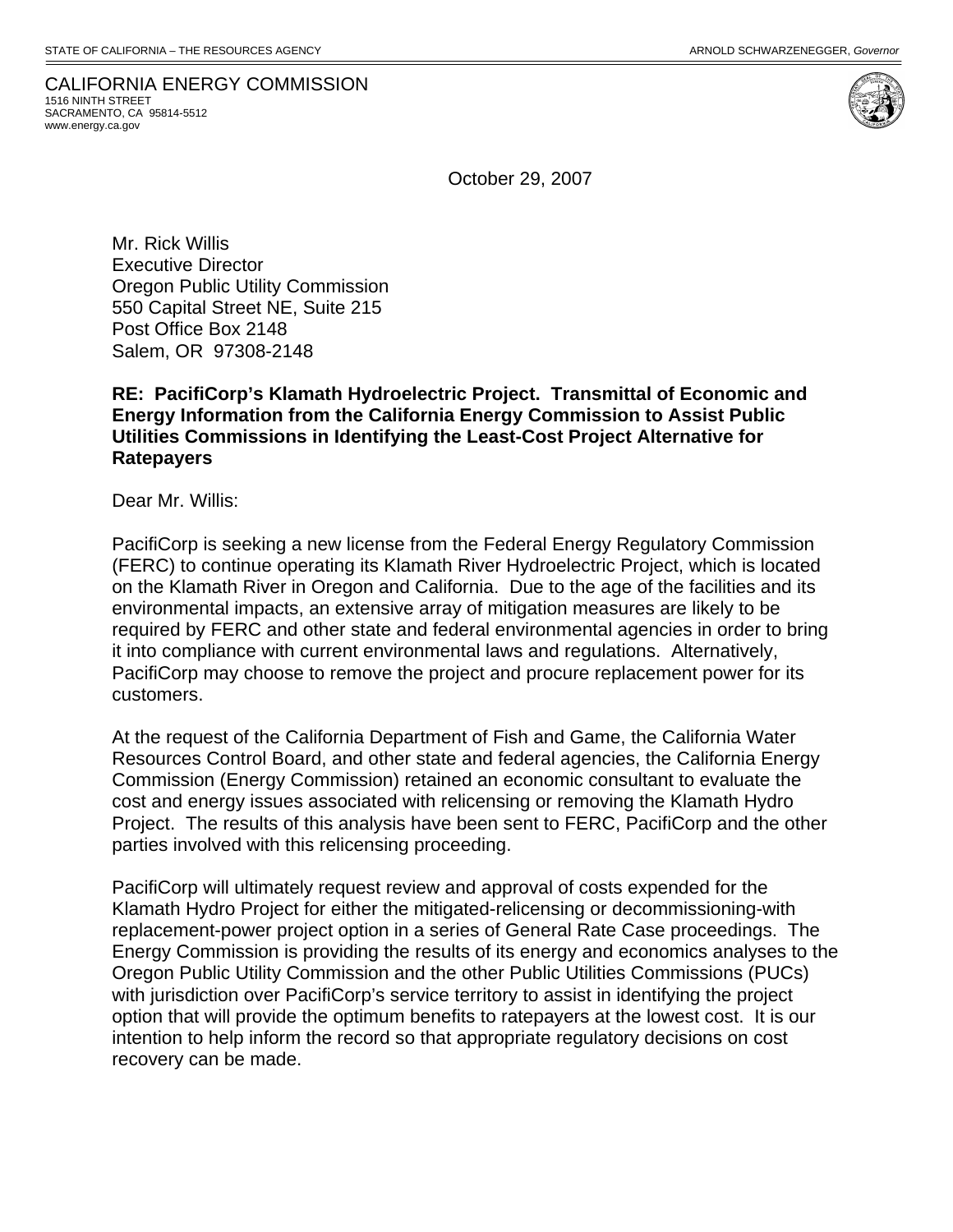The scientific information provided in the administrative record coupled with the Energy Commission's own energy and economic analyses demonstrate that decommissioning with replacement power is the least-cost and biologically superior project option for PacifiCorp's ratepayers.

### **Background of the Klamath Relicensing Proceeding and Energy Commission Involvement on Energy and Cost Issues**

The Klamath River is one of the largest and most important rivers for salmon in California and Oregon. Historically, it sustained the third largest runs of salmon on the West Coast. The river now provides habitat for several remnant runs of imperiled Chinook salmon, Coho salmon and steelhead trout. A 169 megawatt (MW) hydropower project consisting of four main dams and powerhouses, operated by PacifiCorp, has excluded salmon from over three hundred miles of habitat in the upper Klamath Basin. The hydro project contributes to significant, ongoing impacts to native salmon and trout populations and to water quality. Populations of Klamath Chinook salmon reached such critically low levels in 2006 that the entire Pacific Coast commercial salmon fishing industry in Northern California and Southern Oregon was severely curtailed in order to protect the adult salmon returning to spawn in the Klamath River.

The Klamath Hydroelectric Project, parts of which are almost 90 years old, does not meet current environmental regulatory and legal standards. The current FERC relicensing proceeding will determine if and under what terms a new license should be granted to PacifiCorp to continue operating the Klamath Hydro Project (FERC Project No. 2082) under the Federal Power Act, and in accordance with the Endangered Species Act and Clean Water Act. Substantial facility upgrades and mitigation measures such as fish ladders, water quality control devices, and new limitations on project operations will be required to provide for upstream and downstream salmon migration and to bring the project into conformance with current environmental standards. The Secretary of the Interior and the National Marine Fisheries Service (NMFS) filed mandatory conditions – or mitigation measures – for fish passage and other environmental issues with FERC in March 2006. Federal Power Act Section 18 requires FERC to include the fish passage and related conditions developed by Interior and NMFS. In the summer of 2006, an Administrative Law Judge (ALJ) conducted a hearing on disputed scientific facts in accordance with the new Energy Policy Act procedures. Judge McKenna concluded that the scientific evidence put forth by the agencies to support their recommendations for full volitional fish passage and other mitigation measures is sound. FERC issued its Draft Environmental Impact Statement (DEIS) in September 2006 and the Final Environmental Impact Statement is anticipated late in 2007. The remaining regulatory actions prior to a final license decision by FERC are the FEIS and the Clean Water Act Section 401 Certifications for Oregon and California.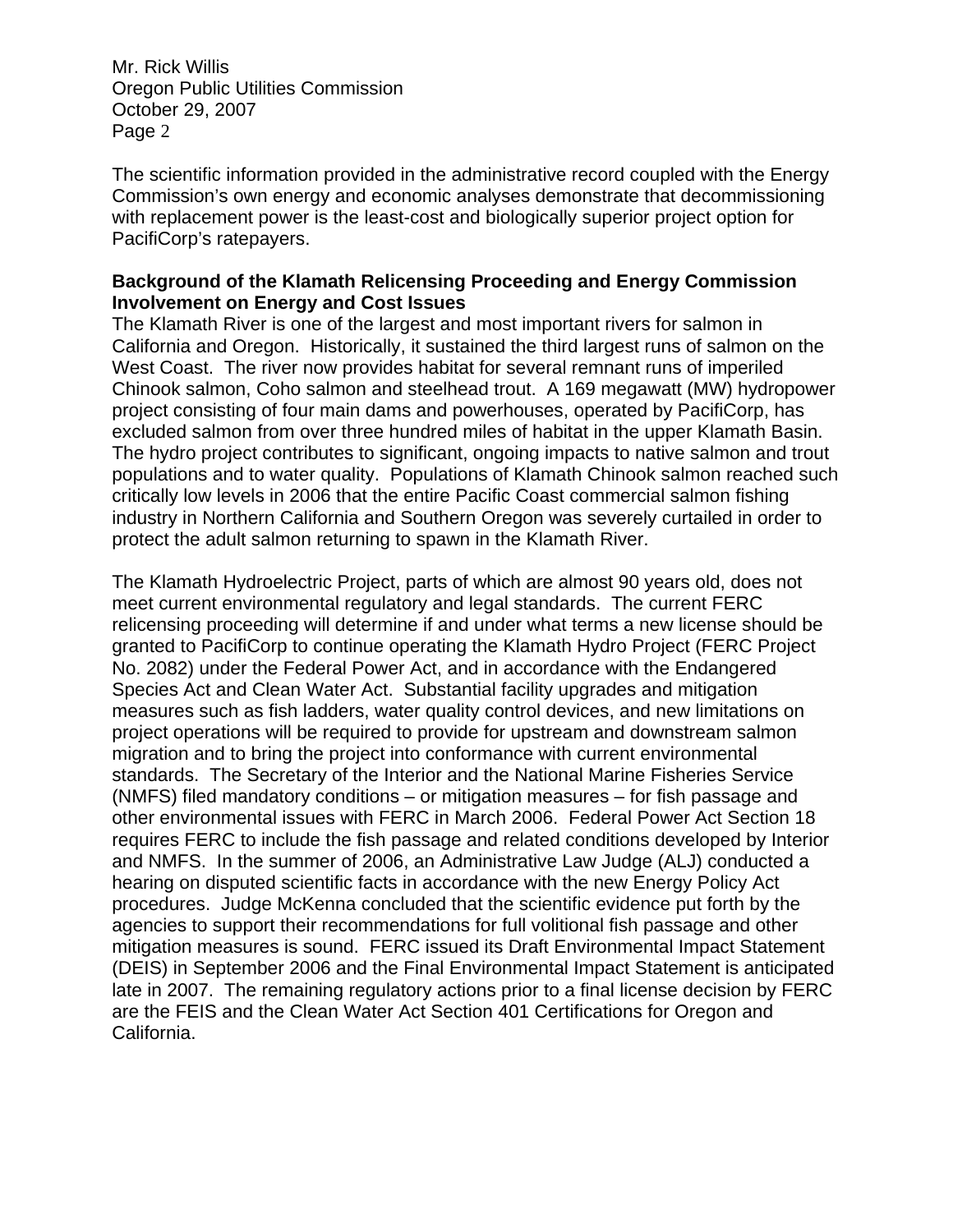$\overline{a}$ 

As an alternative to the substantial mitigation measures that will be required as part of a new FERC license, it may be more cost effective to decommission the hydro project, procure electricity from other sources, and restore the river's aquatic habitat. Energy Commission staff, the U.S. Department of Interior's Office of Policy Analysis (Interior) and other state and federal energy and wildlife agencies in Oregon and California collaborated to analyze and compare the net economic costs for the relicensing and decommissioning scenarios. The objective has been to design and conduct a rigorous, objective, and transparent analysis that can be used by government agencies and stakeholders in the FERC Proceeding, settlement negotiations, and regulatory proceedings at the Public Utilities Commissions with jurisdiction over PacifiCorp's service territory.

Dr. Richard McCann of M.Cubed was retained by the Energy Commission to develop the conceptual framework and the Klamath Project Alternatives Analysis Model (KPAAM) used to analyze the costs for the two project scenarios. The U.S. Bureau of Reclamation's (Bureau) Technical Services Center in Denver, Colorado developed the hydrologic model. Cost inputs for the mitigation measures were obtained from filings in the FERC relicensing proceeding from PacifiCorp, and state and federal agencies. Decommissioning cost estimates were developed by the California Coastal Conservancy and their engineering consultant. Replacement power cost estimates were obtained from independent, publicly available sources in the Pacific Northwest and California.

Results are provided in the Energy Commission Consultant Report *Economic Modeling of Relicensing and Decommissioning Options for the Klamath Basin Hydroelectric*  Project<sup>[1](#page-2-0)</sup> (Klamath Consultant Report). Energy Commission staff and M.Cubed prepared an *Addendum<sup>[2](#page-2-1)</sup>* to the *Klamath Consultant Report* in response to a critique prepared by PacifiCorp and its economic consultant. Results and findings in the *Addendum* supersede those from the initial report and should be considered current. In 200[3](#page-2-2), Energy Commission staff prepared a *Preliminary Assessment*<sup>3</sup> of the Klamath River Hydro Project. Many findings from the 2003 report are still applicable to analyses of the Klamath Hydro Project.

Each of these reports and the KPAAM2 spreadsheet model are available on our website, http://www.energy.ca.gov/klamath, along with other Energy Commission Klamath materials.

<span id="page-2-0"></span><sup>1</sup> *Economic Modeling of Relicensing and Decommissioning Options for the Klamath Basin Hydroelectric Project,*  California Energy Commission Consultant Report, Publication No.700-2006-010, November 2006.

<span id="page-2-1"></span><sup>2</sup> *Addendum A – Response to PacifiCorp's Comments on the Klamath Project Alternatives Analysis Project*, California Energy Commission Consultant Report, Publication No. 700-2007-004-REV1, April 2007.

<span id="page-2-2"></span><sup>3</sup> *Preliminary Assessment of Energy Issues Associated with the Klamath Hydroelectric Project*, California Energy Commission Staff Report No. P700-03-007, Sacramento, California, May 2003.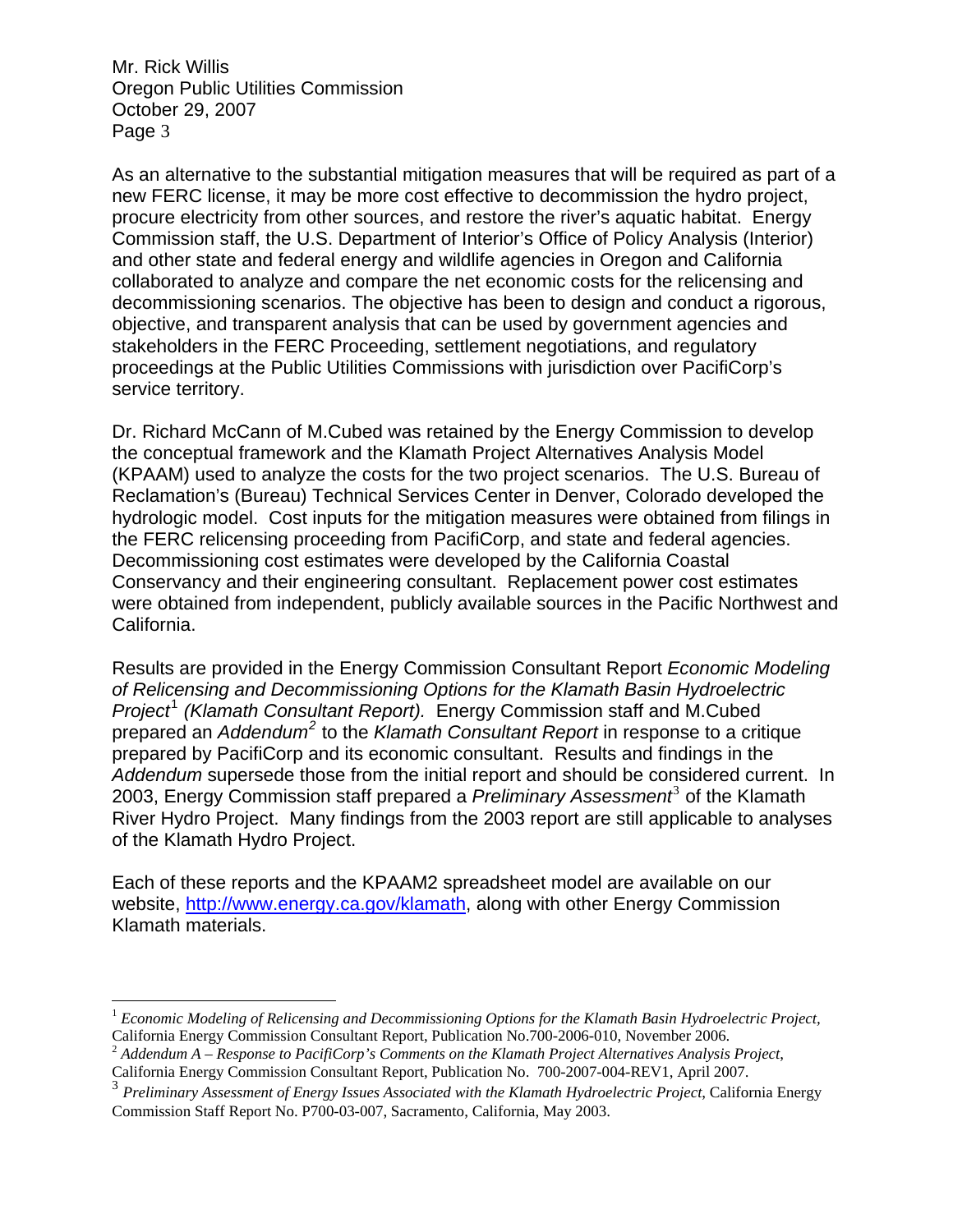### **Summary of Methods and Key Findings from the Klamath Consultant Report, Addendum and KPAAM2**

# *1. Klamath Project Energy Summary*

The Klamath Hydroelectric Project currently totals 169 MW nameplate capacity from four main power dams. FERC rates the project's dependable capacity at 42.7 MW. Current average annual generation is estimated to be about 716.8 gigawatt-hours (GWh). At the systems level for PacifiCorp, the Klamath Hydro Project comprises two percent of total capacity, and contributes about one percent to total electricity sales.

Although generally portrayed as a peaking facility, the project operates more as a runof-river facility due to a number of constraints. In recent filings before the California Public Utilities Commission, PacifiCorp acknowledged that it has little authority or operating discretion to dispatch the Klamath Project to meet electricity demands. The hydro project has no large storage reservoir capacity available for seasonal dispatch, and inflows from the Bureau's irrigation project at Upper Klamath Lake are governed by two recent Biological Opinions issued under the Endangered Species Act to protect threatened salmon and other fish species.

# *2. KPAAM Methods*

KPAAM is a cost-effectiveness evaluation of two future project alternatives; relicensing with mitigation, and decommissioning with 30 years of replacement power. It is not a cost-benefit study, nor does it address the broader range of environmental and social impacts or benefits incurred by either option, such as changes in the fish populations, improvements in water quality, recreational opportunities, or regional economic impacts.

Cost inputs for three categories – mitigation costs, decommissioning costs and replacement power costs – were obtained from publicly available sources and integrated into the spreadsheet model with clearly stated assumptions. Conservative assumptions are used to identify the probable mitigation measures and a 30 percent uncertainty factor is used to account for the broad ranges of complexity and uncertainty in mitigation costs and final regulatory requirements. Standard economic analytic methods are used throughout. Results are appropriately discounted and presented as consistent net present values. The actual spreadsheet model is based on a similar Cost of Generation Model that has been developed by the Energy Commission for use at the CPUC. An associated hydrologic model of Klamath River flows was also developed to model current and future project operations from a variety of possible future constraints. Methods, assumptions and full descriptions of cost inputs are provided in the *Klamath Consultant Report*.

After PacifiCorp provided its critique of KPAAM and the *Klamath Consultant Report* to FERC, Energy Commission staff and M.Cubed revised the model and modified several cost inputs, model formulas and assumptions. The second model run is entitled KPAAM2. Revisions and findings are presented in the *Addendum*.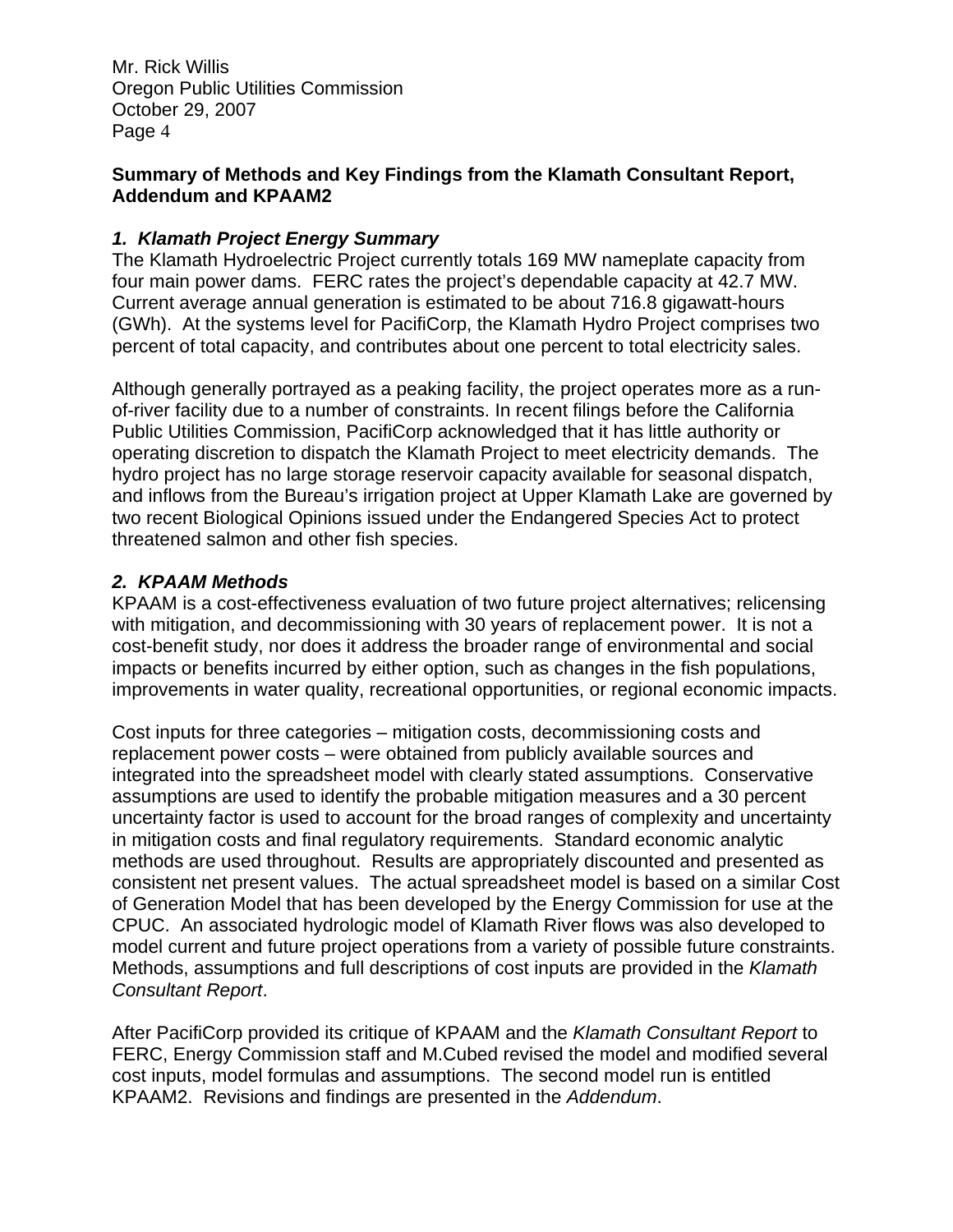# *3. KPAAM2 Results*

Results of KPAAM2 are generally consistent with the results of the initial model run, which found that for a broad range of assumptions and replacement power forecasts, it would generally be more cost effective to decommission rather than relicense the Klamath Hydro Project.

- Total net present value (NPV) of the extensive mitigation measures likely to be required to reduce environmental damage from the 169 MW Klamath Hydro Project range from \$223 million to \$415 million, with a midline estimate of \$320 million. The operational mitigation measures would reduce power production by 23 percent to 563 GWh and further constrain peaking dispatch flexibility.
- Total NPV decommissioning and replacement power costs for 30 years would range from \$96 million to \$224 million. Decommissioning costs would range from \$38 million to \$71 million, while 30-year NPV replacement power costs based upon six separate forecasts would range from \$58 million to \$153 million.
- Final results from KPAAM2 show that decommissioning with replacement power is less costly than relicensing with mitigation across a wide range of assumptions and replacement power cost estimates. Economic benefits to PacifiCorp ratepayers from the decommissioning option would range from \$32 million to \$286 million. For the midline case using PacifiCorp's own replacement power forecast, it would be \$114 million less costly to decommission the facilities, restore the fisheries, and procure replacement power for thirty years rather than relicense the Klamath Hydro Project and install the extensive array of mitigation measures likely to be required by FERC and the other environmental regulatory agencies.

### **Energy Commission Staff Perspective on the Klamath Hydro Project**

At this point in the Klamath Relicensing Proceeding, state and federal fisheries, wildlife and water quality agencies have developed an extensive scientific record documenting the environmental damage to regionally significant populations of imperiled salmonids from historic operation of the Klamath Hydro Project. These scientific findings were confirmed by the trial judge in the administrative hearings conducted pursuant to the Energy Policy Act in August 2006. According to the National Marine Fisheries Service (NMFS) in their recommendations to FERC under Section 10(a) of the Federal Power Act, removing the four main hydropower dams is the biologically superior approach to minimizing environmental damage from the Klamath Hydro Project and restoring the fisheries:

"NMFS believes that within this relicensing process the best alternative to contribute to restoration of all fish species of concern in the Klamath watershed is the decommissioning and subsequent removal of the four lower Project dams (Iron Gate, Copco 1 & 2, and J.C. Boyle), combined with improvements in fish passage at Keno Dam. The dam removal alternative is a superior alternative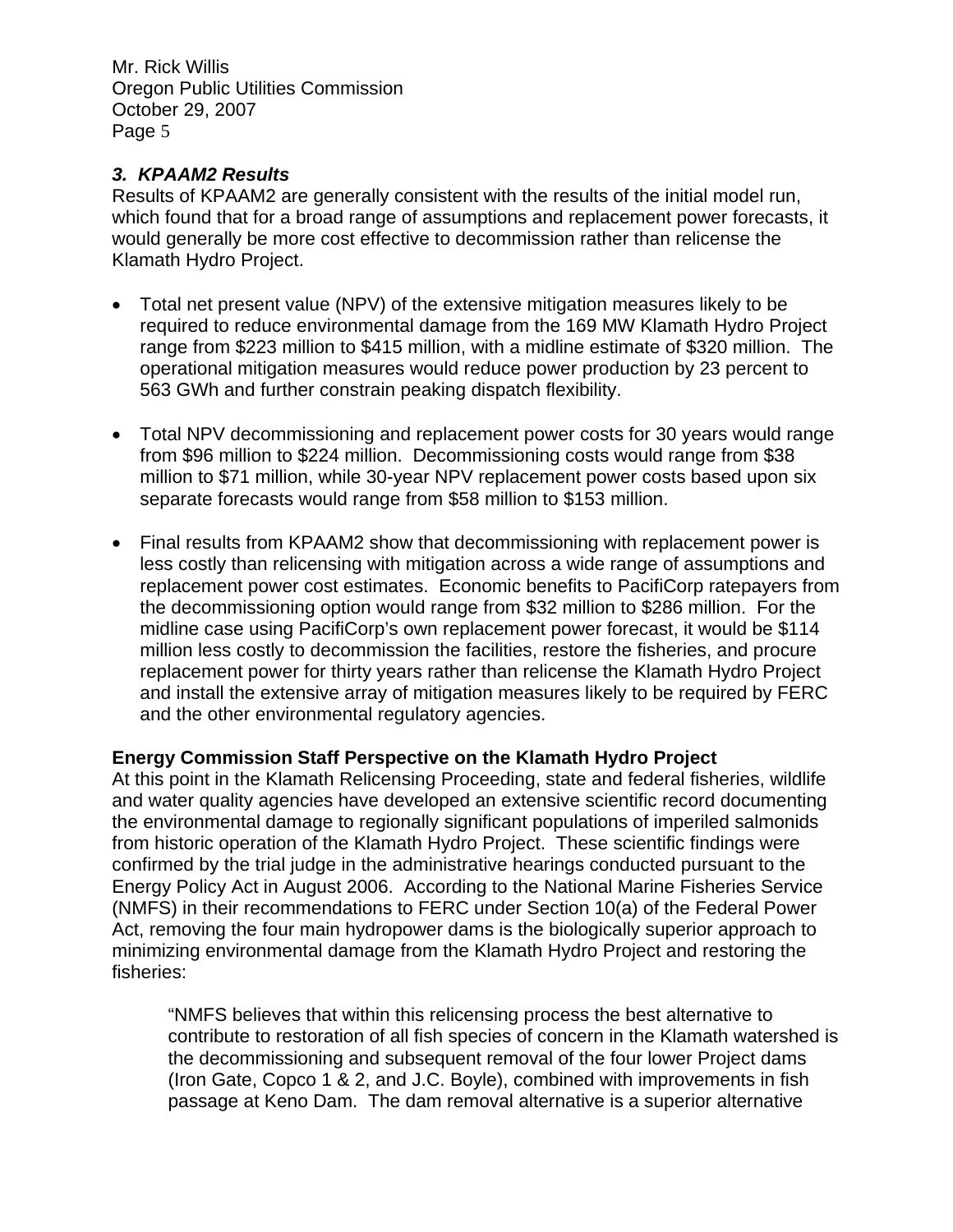> from a fish passage, water quality, and habitat restoration standpoint. Without man-made barriers to blockade essential fish movements, all fish may move freely and naturally, according to their life history adaptations for fulfilling their biological requirements. This is the basis of our section 10(a) recommendations. Implementing this dam decommissioning and dam removal alternative would go a long way toward resolving decades of degradation where Klamath River salmon stocks are concerned."

The Energy Commission's investigations into the energy values associated with the Klamath Project document that this 169 MW hydroelectric facility is a nominal energy resource that contributes a modest one percent to PacifiCorp's total electricity supply. Project operations and dispatch flexibility are highly constrained by Bureau of Reclamation operations, and would be further constrained by the likely mitigation measures imposed by FERC and other agencies. Our 2003 study showed that loss of the facility's generation would not significantly affect PacifiCorp's ability to serve customer load, and that replacement power for the project's intermittent, non-firm power is available from thermal and renewable resources in the Pacific Northwest.

The Klamath Hydro Project is presently a low-cost energy resource for PacifiCorp's ratepayers because the legally-required investments in mitigation measures needed to meet modern environmental regulatory standards have not yet been made (KPAAM2 estimates current production costs at \$19 per MWh). PacifiCorp's ratepayers across six Western states will have to pay either to relicense the project and install substantial mitigation measures, or to decommission the project and procure replacement power elsewhere. Should PacifiCorp prevail in securing a new FERC license that allows for continued operation of the Klamath Hydro Project with the required mitigation, ratepayers will be paying for reduced levels of intermittent power from an old, nominal energy resource at high production costs: KPAAM2 estimates that relicensing with mitigation will increase production costs three-fold to \$60.78 per MWh for the midline case, with a potential range of \$48.12 to \$73.19 per MWh.

Based on this information, we question the wisdom of investing hundreds of millions in ratepayer money to sustain a nominal and environmentally damaging power plant when a lower cost, environmentally superior project alternative is available and feasible.

The opportunity costs for alternative investments of this ratepayer money are significant. For example, for \$320 million a 170 MW wind farm could be constructed that produces intermittent, emissions-free electricity. For \$350 million to \$400 million, developers in California are constructing state-of-the-art 500 MW natural gas-fired combined cycle power plants that meet our state's stringent air quality standards and produce firm power with some dispatch flexibility. Based on data from the Oregon Energy Trust, which administers Oregon's energy efficiency programs, investing \$320 million in energy efficiency measures could secure about 2,000 GWh annually in energy savings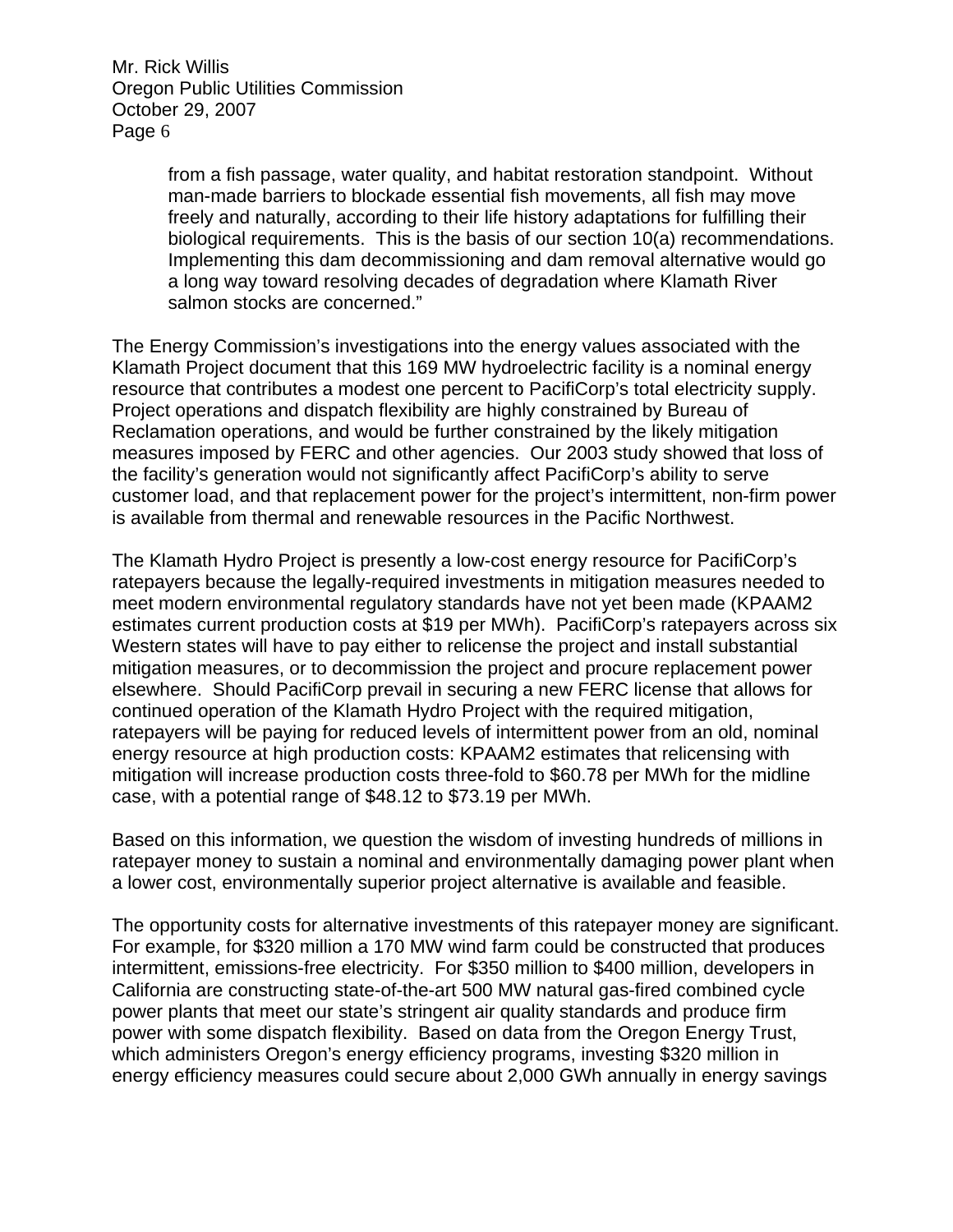(228 average MW) over a 14-year period, nearly three times the Klamath Hydro Project's current annual energy production of 716 GWh.

While some parties to the FERC proceeding have expressed concern about the potential incremental increases in greenhouse gas emissions from thermal replacement power sources, it is important to recognize that 68 percent of PacifiCorp's generation is from coal-fired power plants (6,585 MW) and another four percent from gas-fired facilities. According to the company's Preferred Portfolio in its 2007 Integrated Resource Plan, PacifiCorp proposes to build two new coal facilities and increase ownership in a third by 2015, and construct three new combined cycle gas-fired power plants by 2016 for a total of 2,674 MW in new fossil-fueled capacity. Climate change emissions from these new thermal resources create a far larger carbon footprint than the incremental avoided emissions from the 169 MW Klamath Hydro Project. Moreover, replacement energy from renewables or energy efficiency programs are available in the Pacific Northwest.

In summary, FERC's relicensing proceeding for the Klamath Hydro Project presents a once-in-a-generation opportunity to help restore the historically significant runs of salmon and steelhead to the Klamath River Basin. Low power-high environmental impact power plants like those on the Klamath River require significant and unique energy benefits to justify their continued operations: our analysis reveals no such unique benefits. While the energy benefits from initial construction of the Klamath Hydro Project were apparent early in the  $20<sup>th</sup>$  century, the environmental costs from the project nearly a century later overshadow the remaining nominal energy values. Current energy policies in California and throughout the West are reducing the growth in electricity demand through investments in energy efficiency, and creating fleets of modern, cost-effective renewable and thermal power plants that minimize damage to the environment and maintain electric system reliability. Such policies greatly reduce the need for outmoded, environmentally damaging facilities such as the Klamath Hydro Project.

Based on the scientific, energy and economic evidence provided in this letter, the FERC proceeding administrative record, and in our reports, Energy Commission staff recommends that the Oregon Public Utility Commission authorize cost recovery only for the decommissioning scenario, which is the least-cost, environmentally superior project option for the Klamath Hydro Project.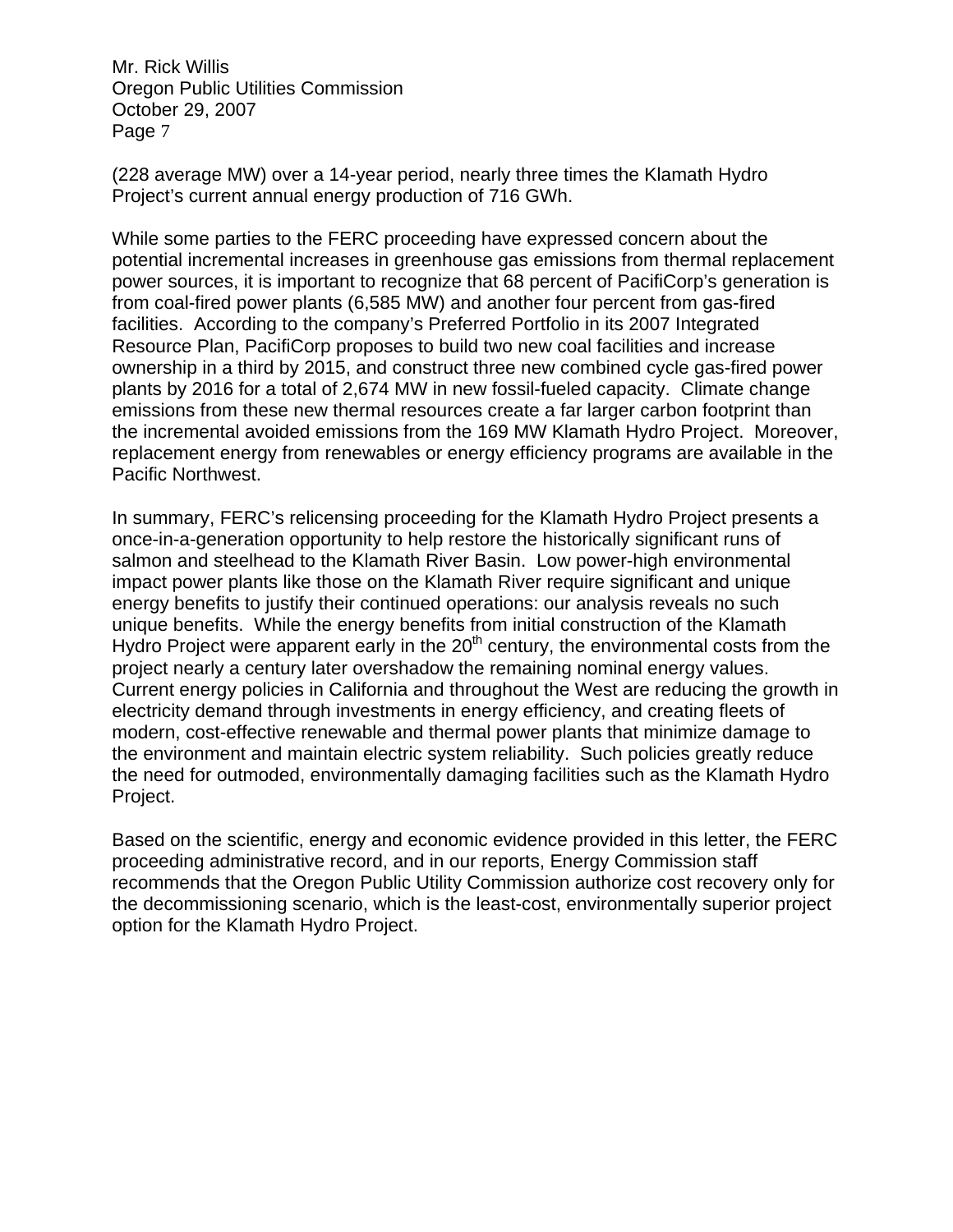Thank you for the opportunity to share our information and perspective on the Klamath Hydroelectric Project. Please contact Terrence O'Brien, Deputy Director, Energy Facilities Siting Division, at 916-654-3933, or by email at tobrien@energy.state.ca.us, if you have any questions or require further information.

Sin **B.B. BLEVINS** 

**Executive Director** 

 $CC:$ Mr. Paul Clanon **Executive Director, California Public Utilities Commission** 

> Mr. Ron Law Executive Administrator, Idaho Public Utilities Commission

Ms. Francine Giani **Executive Director, Utah Department of Commerce** 

Mr. David Danner Executive Director, Washington State Utilities and Transportation Commission

Mr. Harry Ivey Agency Administrator, Wyoming Public Service Commission

Mr. Michael Chrisman Secretary, California Resources Agency

Mr. John McCamman Interim Director, California Department of Fish and Game

Mr. Greg Hurner Senior Advisor to the Director, California Department of Fish and Game

Ms. Dorothy Rice Executive Director, California State Water Resources Control Board